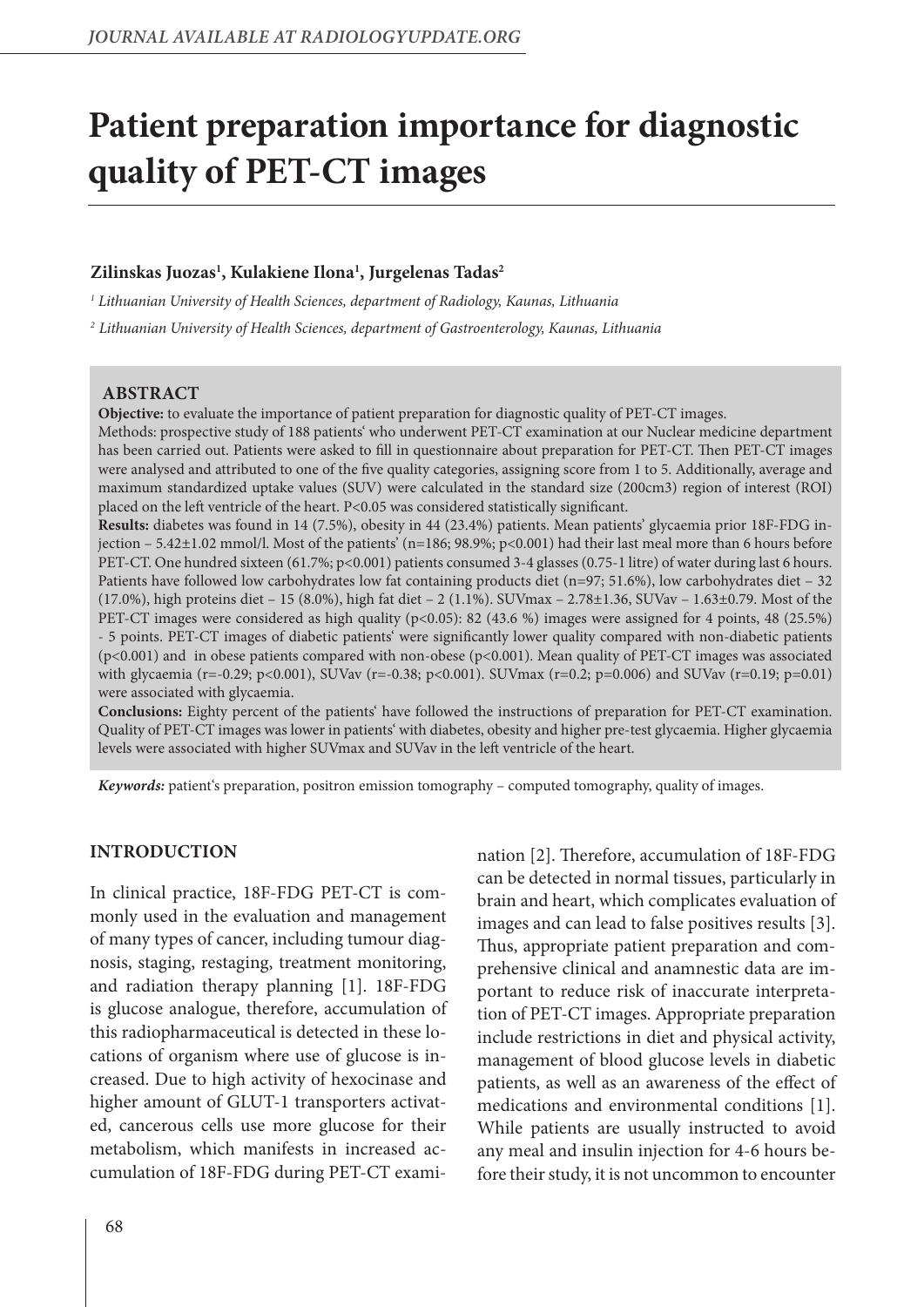diabetic patients who are not following instructions. This can result in increased diffuse cardiac and/or skeletal muscle uptake [4]. By analysing patients' questionnaires and PET-CT images, we aim to evaluate the importance of patient preparation for diagnostic quality of PET-CT images.

# **METHODS**

Prospective study of patients' who underwent PET-CT examination at Nuclear medicine department of our hospital from 2017 September to 2017 November has been carried out. Permission number: BEC – LSMU (R)-28 received from our Bioethical institution. One hundred eighty eight patients were investigated. Of these 108 (57.4%) were men and 80 (42.6%) were women. Oldest patient was 87 years old, youngest – 15 years. Mean patients' age  $(\pm$  standard deviation)  $57.1 \pm 16.7$  y. In order to find out how patients followed the recommendations of preparation for PET-CT examination, they had to fill in questionnaire (appendix 1).

Additional patients' data collected from nuclear medicine department: gender, metabolic disorder (diabetes, obesity), other conditions that can affect quality of images (infection, fever, use of antibiotics, interventional procedure, smoking). All patients were measured (height, weight) and glycaemia results were acquired prior 18F-FDG injection. Patients were divided into two groups according their glycaemia levels prior 18-FDG injection: first group - glycaemia up to 4.5 mmol/l (n=37; 19.7%) and second group - glycaemia >4.5 mmol/l (n=151; 80.3%). A whole-body PET-CT from skull to mid-thigh was performed with GE Discovery VCL device 60 minutes after 18F-FDG injection. Patients' PET-CT images were analysed and assigned to one of the five categories of quality (1-5): inappropriate for evaluation, insufficient, average with some restrictions, good, perfect quality. Additionally, average and maximum standardized uptake values (SUV) were calculated in the standard size (200 cm3) ROI placed on the left ventricle of the heart.

Statistical analysis was done using "IBM SPSS

Statistics 23" and "Microsoft Excel 2013" software. Statistical averages of quantitative variables were evaluated using Stjudents's (t) test. Categorical variables interrelations evaluated using Pearson's χ2 and Fisher's exact. Cramér's V test was used to measure association between two nominal variables. P<0.05 was considered statistically significant.

# **RESULTS**

One hundred eighty eight patients' body mass index (BMI) was calculated. Patients with BMI more than 29.9 were considered obese (n=44; 23.4%). Fourteen (7.5%) patients were diabetic, 8 (4.3%) of these had obesity too. All patients exept one used metformin for treatment of diabetes. Mean patients' glycemia prior 18-FDG injection – 5.42±1.02 mmol/l, highest - 8.50 mmol/l, lowest - 2.80 mmol/l.

Questionnaire analysis showed that most of the patients' (n=186; 98.9%) had their last meal more than 6 hours before PET-CT. Also four (2.1 %) patients had tea or coffee with sugar less than 6 hour before examination. The majority of patients' consumed enough water during last 6 hours: 0.75-1 litre - 116 (61.7%), up to 2 litres – 15 (8.0%), more than 2 litres – 1 (0.5%). Unfortunately, 53 (28.2%) patients had insufficient amount of water consumed (less than 0.5 l) and 3 (1.6%) hadn't any water. Statistically significant relationship between consumed amount of water and quality of PET-CT images wasn't found  $(p>0.05)$ .

All patients were advised to follow diet prior PET-CT examination. Patients had followed low carbohydrates and low fat containing products diet (n=97; 51.6%), low carbohydrates diet only – 32 (17.0%), high proteins diet – 15 (8.0%), high fat diet  $-2$  (1.1%), low carbohydrates and high proteins diet – 8 (4.3%), low carbohydrates, low fat and high proteins containing diet – 13 (6.9%). Twenty one (11.2%) patients hadn't followed any diet. There wasn't statistically significant relationship between diet and quality of PET-CT images (p>0.05)

In our questionnaire we provided the list of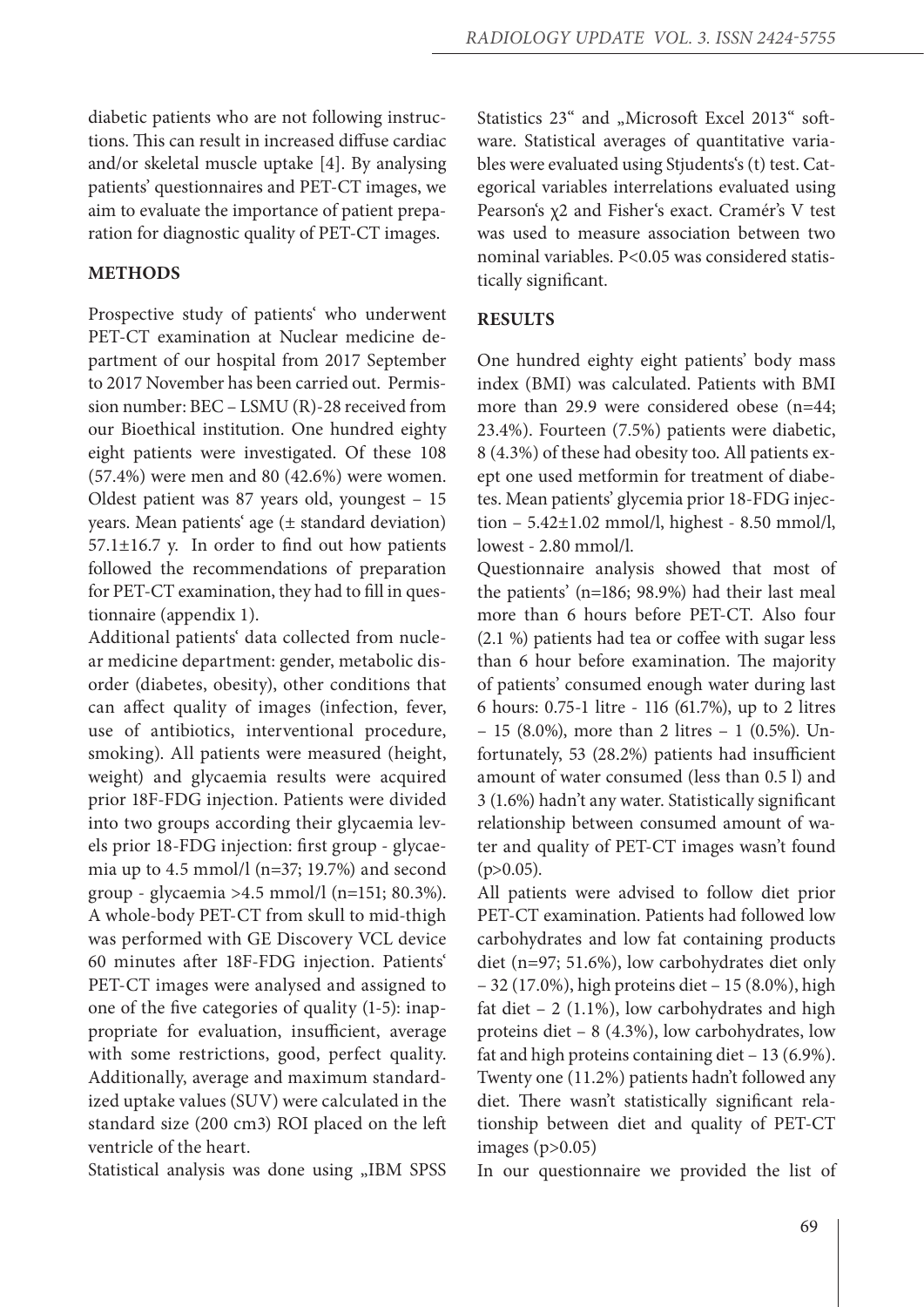products which shouldn't be used before PET-CT examination. Patients were asked to select products from the list which they used during last 24 hours. Eighty seven patients (46.3%) had chosen at least one product from the list, while 101 (53.7 %) hadn't chosen any. The next question was if the patients had used any of the listed products during last 6 h. Most of the patients (n=162; 86.2%) hadn't used any products during last 6 hours, while twenty six (13.8%) consumed at least something. Due to discordance of answers to the last question, this question considered unreliable and was excluded from the final analysis.

PET-CT images analysis showed that SUVmax values of left ventricle of the heart varied between patients' from 1.4 to 11.0 (SUVmax – 2.78±1.36). SUVav values - from 0.9 to 7.0 (SU-Vav  $-1.63\pm0.79$ ).

Most of the PET-CT images were considered as high quality ( $p<0.05$ ): 82 (43.6 %) images were assigned for 4 points, 48 (25.5%) - 5 points. Forty eight (25.5%) images were evaluated as average with some restrictions (3 points) and ten (5.3%) - insufficient quality (2 points). There were no inappropriate quality images. For more accurate statistical analysis, mean score of PET-CT quality of images (3.89±0.85) was calculated. Statistically significant relationship between diabetes and diagnostic quality of PET-CT images (p<0.001) was found. PET-CT images of diabetic patients' were significantly lower quality compared with non-diabetic patients (Picture 1).



### **Picture 1: diabetes and quality of PET-CT images interrelation.**

Statistically significant relationship between obesity and quality of PET-CT images was found (p<0.001). PET-CT images of non-obese patients' were significantly higher quality than obese group (Picture 2). Average glycaemia was significantly higher (p<0.001) in obese patients' group (6.03±0.85 mmol/l) than non-obese group (5.23±0.99 mmol/l).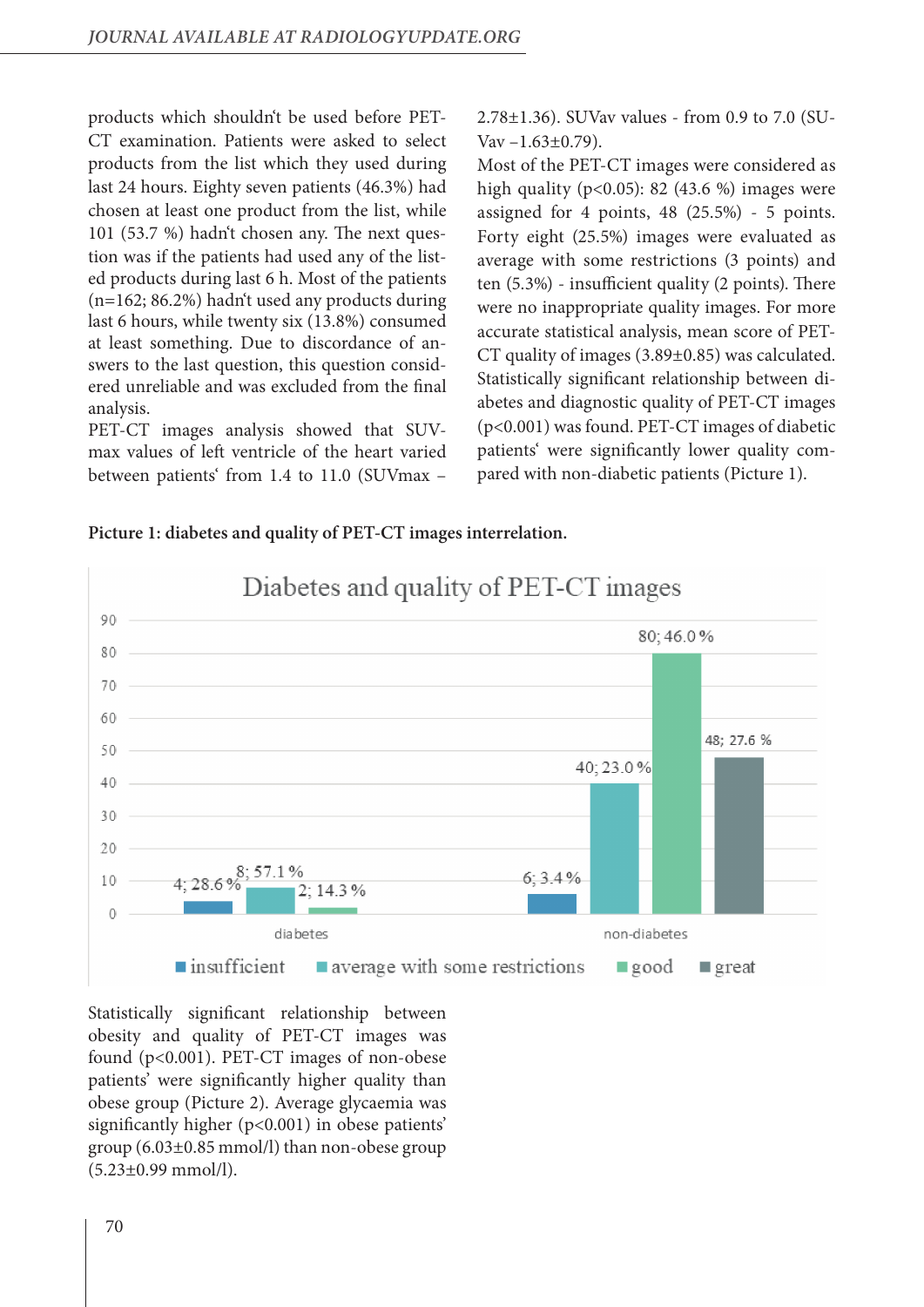

### **Picture 2: obesity and quality of PET-CT images relationship.**

Our analysis showed that PET-CT images were significantly higher quality (p=0.17; CI 0.07- 0.67) in patients with glycaemia below 4.5 (4.19±0.81) when compared with glycaemia levels over 4.5mmol.l (3.82±0.84). Mean quality of PET-CT images was associated with glycaemia  $(r=-0.29; p<0.001)$ .

We calculated SUVav and SUVmax in the ROI placed on the left ventricle of the heart and found negative linear correlation between SU-Vav and quality of PET-CT images. As SUVav increases, quality of PET-CT images decreases  $(r = -0.38; p < 0.001)$ . Negative linear correlation between SUVmax and quality of PET-CT images was also found (r=-0.42; p<0.001). As glycaemia increase, SUVmax (r=0.2; p=0.006) and SUVav values (r=0.19; p=0.01) increases.

### **Appendix 1: questionnaire about preparation for PET-CT**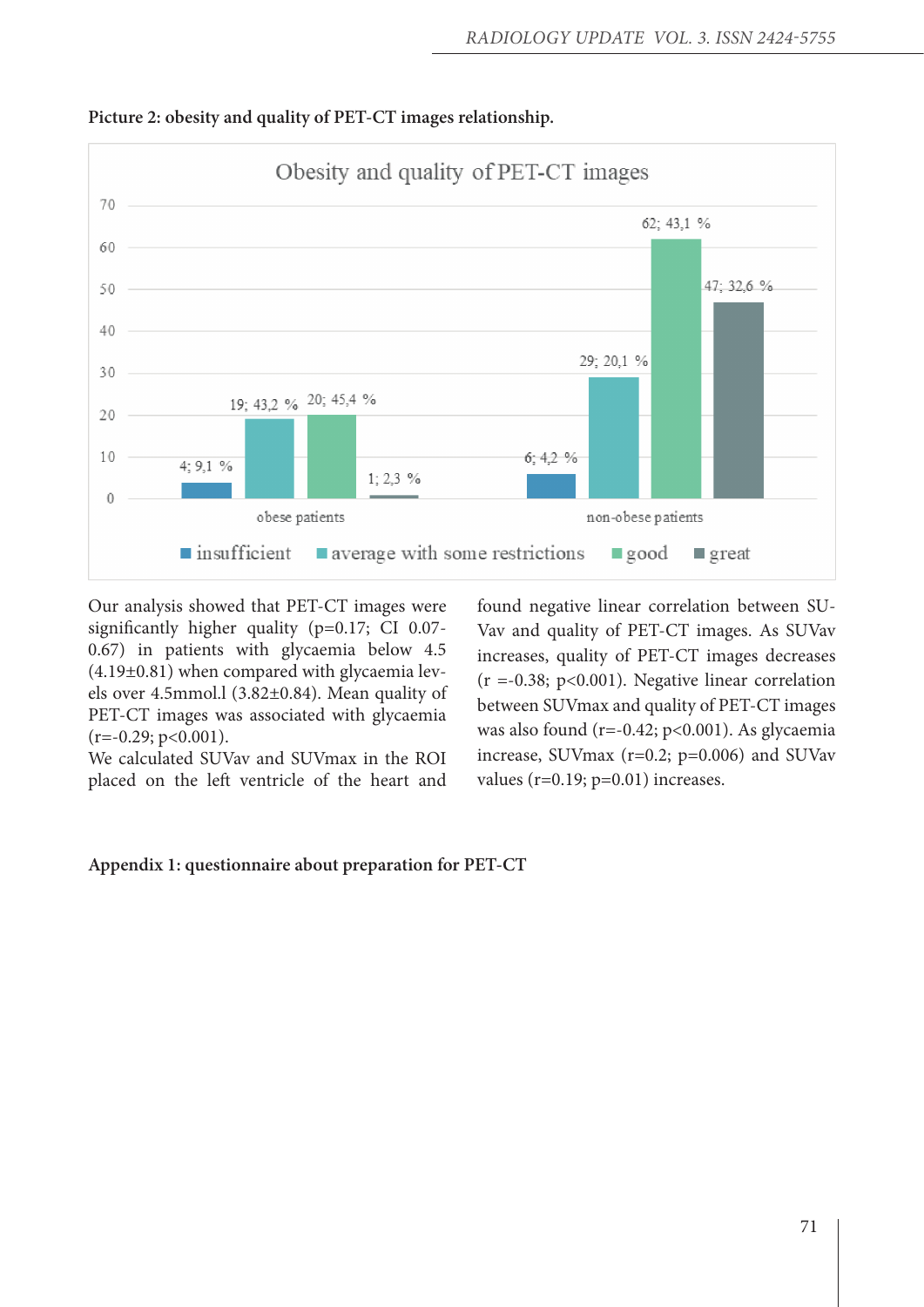# **Questionnaire about preparation for PET-CT**

(underline appropriate answers)

#### **Date.............................................. When was your last meal?**

- 1. Less than hour ago.
- 2. 1-3 hours ago.
- 3. 3-6 hours ago.
- 4. More than 6 hours ago.

## **Have you consumed any of the listed drinks during last 6 hours?**

- 1. Water.
- 2. Tea or coffee with sugar.
- 3. Sweet beverages.
- 4. Other.

### **How much water you consumed during last 6 hours?**

- 1. Didn't drink at all.
- 2. 1-2 glasses (0,5 liter).
- 3. 3-4 glasses (1 liter).
- 4. Up to 2 liters.
- 5. More than 2 liters. **Have you followed any specific diet during last 24 hours?**
- 1. Low carbohydrates (sugars) diet.
- 2. High protein diet.
- 3. High fat diet.
- 4. Low carbohydrates and low fat diet.
- 5. Haven't followed any diet.

## **Underline the products which you used during last 24 hours:**

Bread, donuts, pasta, potatoes, rice, cookies, sandwich, toast, crackers, muffins, peanut butter, jam, yogurt, curd, peanuts, juice, candies, chewing gum, cough drops, beans.

**Which of these products listed above you used during last 6 hours?**

### **DISCUSSION**

In our hospital patients are invited to nuclear medicine department and instructed orally how to prepare for PET-CT, all the questions about the procedure are answered and written information forms are given to patients by nuclear medicine technologist. Low carbohydrate and low fat diet is recommended for 24 h before scanning. To minimize dietary glucose–related competitive inhibition of 18F-FDG uptake and reduce serum insulin to near basal levels, complete fasting for a minimum of 6 h before the scan is recommended. Similar recommendations with subtle differences are found in the various clinical societies guidelines [5-9]. Our results showed that most of the patients' had followed these instructions.

Only six patients (3.2%) used any kind of carbohydrates intake less than 6 h before scan and a fifth of all patients hadn't followed dietary recommendations, in spite of very detailed oral and written instructions.

Statistically significant relationship between diabetes and diagnostic quality of PET-CT images was found. PET-CT images of diabetic patients' were significantly lower quality compared with non-diabetic patients. Most of the patients' were using metformin for treatment of diabetes. Gontier et.al prospective study showed that metformin significantly increases 18F-FDG uptake in colon and to a lesser extent in small intestine. This increase is typically intense, diffuse and continuous along the bowel, strongly predominant in colon in both digestive wall and lumen. It cannot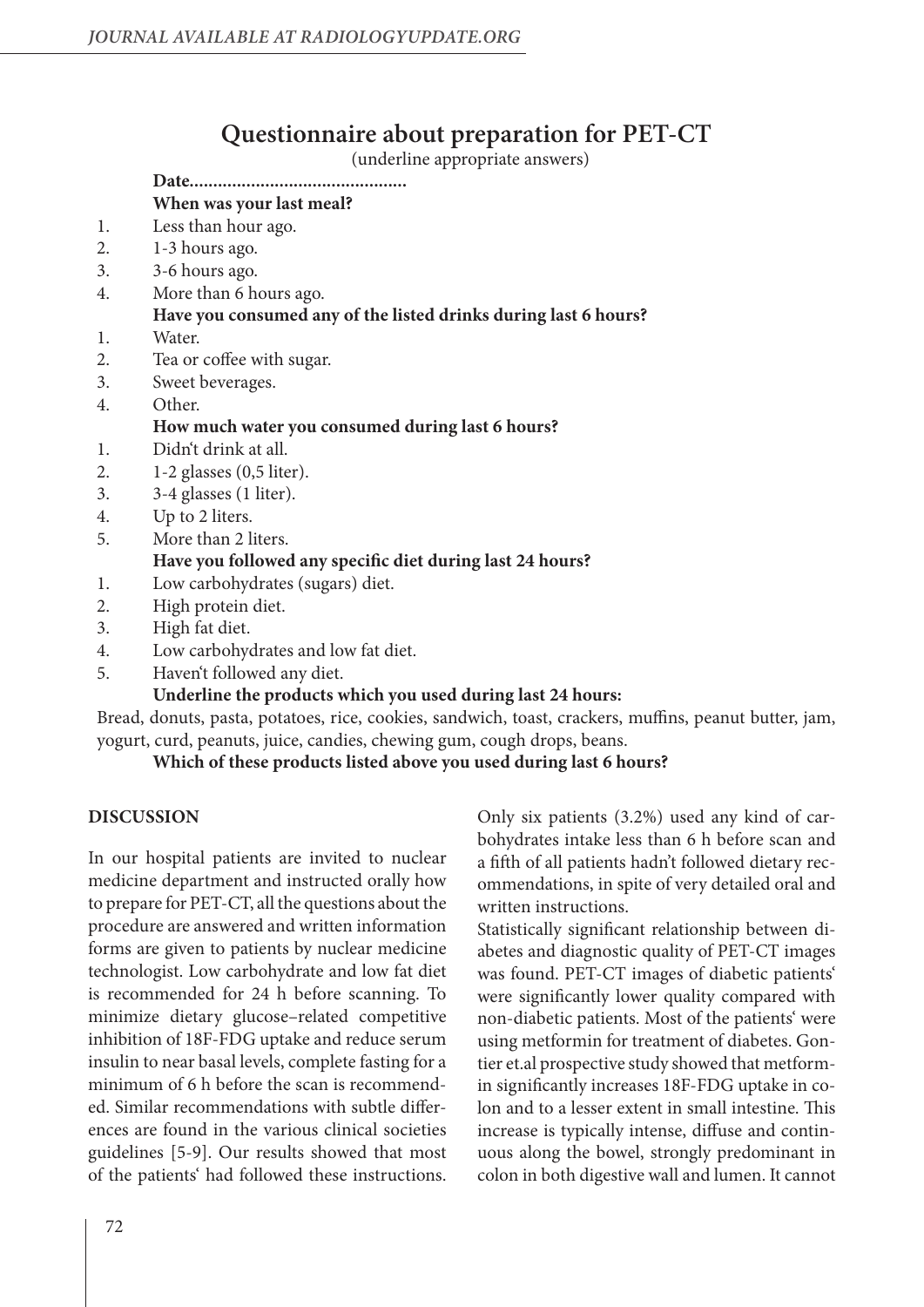be confused with malignant focal bowel uptake, but it can mask an actual neoplastic bowel disease and can induce false-negative results [10]. Statistically significant relationship between obesity and quality of PET-CT images was found. Obese patients' quality of PET-CT images was significantly lower than of non-obese group. Zasadny and Wahl found out that in fasting woman, the normal SUV's of blood, liver and spleen are strongly correlated with body weight in similar way [11]. As 18F-FDG reaches tumour via the bloodstream, tumour SUV may correlate with body weight [11]. Because of body weight impact on diagnostic quality of PET-CT images, some investigators describe a SUV normalization procedure based on lean body mass or the body surface area to be a more reliable parameter to estimate glucose metabolism [12].

Our results showed negative linear correlation between glycaemia prior 18F-FDG injection and quality of PET-CT images. The biodistribution of 18F-FDG is affected by blood glucose levels. The main problem with increased levels of serum glucose is the associated increase in insulin levels. Increased insulin levels result in increased muscle uptake of 18F-FDG, decreasing the quality of the images [13]. That is why it is very important to follow up dietary instructions to prevent high glucose levels in the blood. Further studies should be performed in order to find out most common mistakes of preparation for PET-CT.

### **CONCLUSIONS**

Eighty percent of patients' have followed instructions of preparation for PET-CT examination. Quality of PET-CT images was lower in patients with diabetes, obesity and higher pre-test glycaemia levels. Higher glycaemia levels were associated with higher SUVmax and SUVav in the left ventricle of the heart.